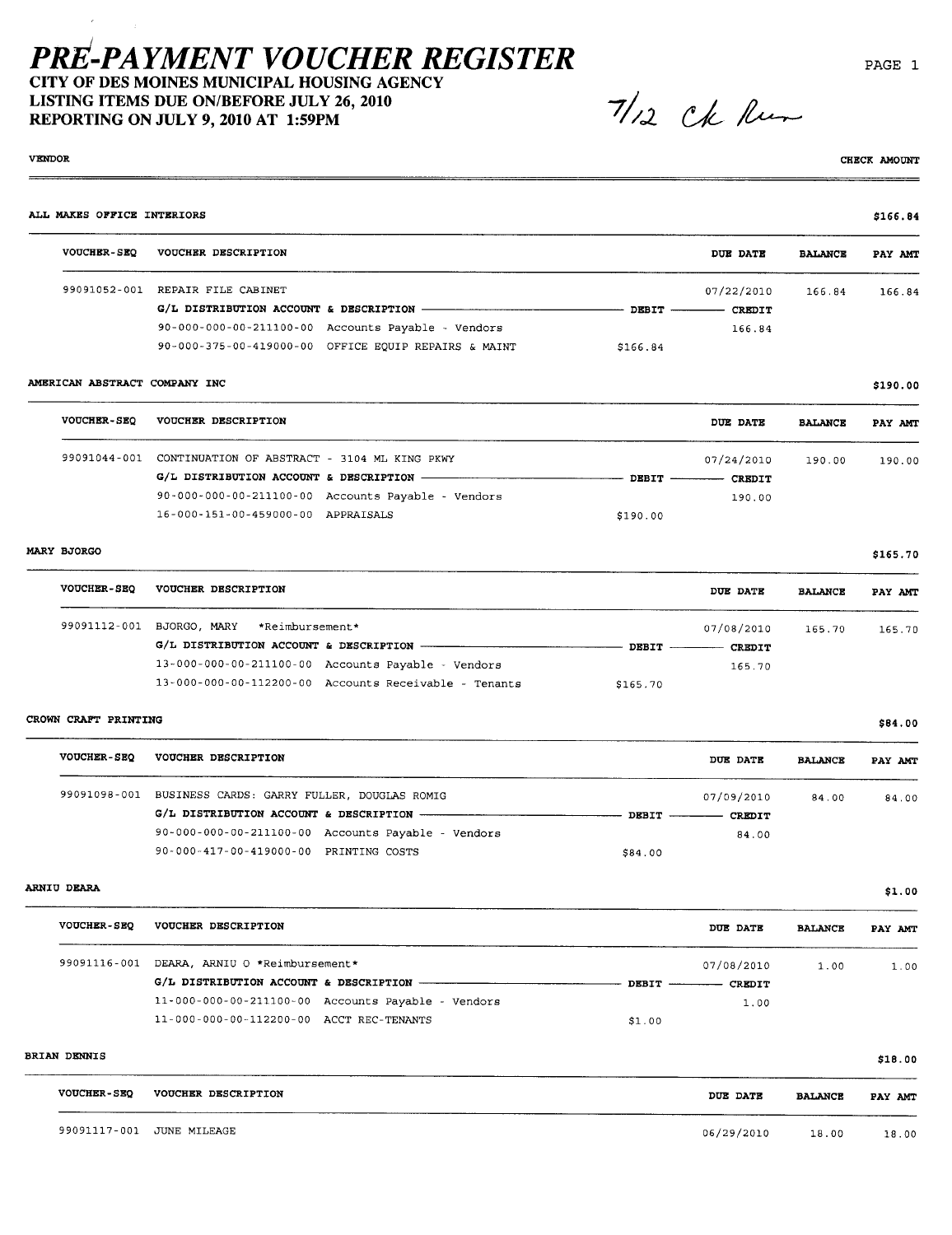### PRE.PAYMENT VOUCHER REGISTER CITY OF DES MOINES MUNICIPAL HOUSING AGENCY

16-000-000-00-439000-00 Other Utilities Expense

LISTING ITEMS DUE ON/BEFORE JULY 26, 2010

REPORTING ON JULY 9,2010 AT 1:59PM

|                        |                                                 | G/L DISTRIBUTION ACCOUNT & DESCRIPTION - THE RESOLUTION                               | $\sim$ DEBIT $\sim$ | <b>CREDIT</b> |                |          |
|------------------------|-------------------------------------------------|---------------------------------------------------------------------------------------|---------------------|---------------|----------------|----------|
|                        |                                                 | 90-000-000-00-211100-00 Accounts Payable - Vendors                                    |                     | 18.00         |                |          |
|                        | 02-220-355-00-415000-00 MILEAGE                 |                                                                                       | \$18.00             |               |                |          |
| DES MOINES WATER WORKS |                                                 |                                                                                       |                     |               |                | \$101.92 |
| <b>VOUCHER-SEQ</b>     | <b>VOUCHER DESCRIPTION</b>                      |                                                                                       |                     | DUE DATE      | <b>BALANCE</b> | PAY AMT  |
| 99091033-001           | 2523 SE 7                                       |                                                                                       |                     | 07/22/2010    | 28.27          | 28.27    |
|                        |                                                 |                                                                                       |                     |               |                |          |
|                        |                                                 | 90-000-000-00-211100-00 Accounts Payable - Vendors                                    |                     | 28.27         |                |          |
|                        | 16-000-000-00-431000-00 Water                   |                                                                                       | \$5.00              |               |                |          |
|                        | 16-000-000-00-439000-00 Other Utilities Expense |                                                                                       | \$23.27             |               |                |          |
| 99091035-001           | 1178 9 LESS TAX                                 |                                                                                       |                     | 07/24/2010    | 72.71          | 72.71    |
|                        |                                                 |                                                                                       |                     |               |                |          |
|                        |                                                 | 90-000-000-00-211100-00 Accounts Payable - Vendors                                    |                     | 72.71         |                |          |
|                        | 15-000-000-00-431000-00 WATER                   |                                                                                       | \$12.42             |               |                |          |
|                        | 15-000-000-00-439000-00 OTHER UTILITIES EXPENSE |                                                                                       | \$60.29             | ALC: U        |                |          |
| 99091036-001           | 1817 CAPITOL LESS TAX                           |                                                                                       |                     | 07/24/2010    | 0.94           | 0.94     |
|                        |                                                 | G/L DISTRIBUTION ACCOUNT & DESCRIPTION - - - - - - - - - - - - - - - - DEBIT - CREDIT |                     |               |                |          |
|                        |                                                 | 90-000-000-00-211100-00 Accounts Payable - Vendors                                    |                     | 0.94          |                |          |
|                        | 16-000-000-00-431000-00 Water                   |                                                                                       | \$0.16              |               |                |          |

#### DIAM PEST CONTROL

VENOR

| <b>VOUCHER-SEO</b> | VOUCHER DESCRIPTION                                            | DUE DATE                        | <b>BALANCE</b> | PAY AMT |
|--------------------|----------------------------------------------------------------|---------------------------------|----------------|---------|
|                    | 99091077-001 TERMITE INSPECTION - 3104 ML KING PKWY            | 07/25/2010                      | 89.00          | 89.00   |
|                    |                                                                | DEBIT $\qquad$<br><b>CREDIT</b> |                |         |
|                    | $90 - 000 - 000 - 00 - 211100 - 00$ Accounts Payable - Vendors | 89.00                           |                |         |
|                    | 16-000-403-00-443000-00 PEST CONTROL                           | \$89.00                         |                |         |

\$0.78

#### FORMAN FORD

| <b>VOUCHER-SEQ</b> | <b>VOUCHER DESCRIPTION</b>                         |          | DUE DATE                 | <b>BALANCE</b> | PAY AMT |
|--------------------|----------------------------------------------------|----------|--------------------------|----------------|---------|
| 99091109-001       | PANES OF GLASS                                     |          | 06/16/2010               | 403.20         | 403.20  |
|                    |                                                    |          | DEBIT ----------- CREDIT |                |         |
|                    | 90-000-000-00-211100-00 Accounts Payable - Vendors |          | 403.20                   |                |         |
|                    | 15-000-335-00-442000-00 MAINT SUPPLIES             | \$403.20 |                          |                |         |

#### CAOLYN GATHRIGHT

| <b>VOUCHER-SEO</b> | <b>VOUCHER DESCRIPTION</b>          |                                                    | DUE DATE                       | <b>BALANCE</b> | PAY AMT |
|--------------------|-------------------------------------|----------------------------------------------------|--------------------------------|----------------|---------|
| 99091083-001       | JUNE MILEAGE                        |                                                    | 07/02/2010                     | 12.50          | 12.50   |
|                    |                                     |                                                    | $DBBIT$ —————<br><b>CREDIT</b> |                |         |
|                    |                                     | 90-000-000-00-211100-00 Accounts Payable - Vendors | 12.50                          |                |         |
|                    | 90-000-355-00-415000-99 Mileage-CIA |                                                    | \$12.50                        |                |         |

CHECK AMOUNT

\$403.20

\$ 12 . SO

\$89.00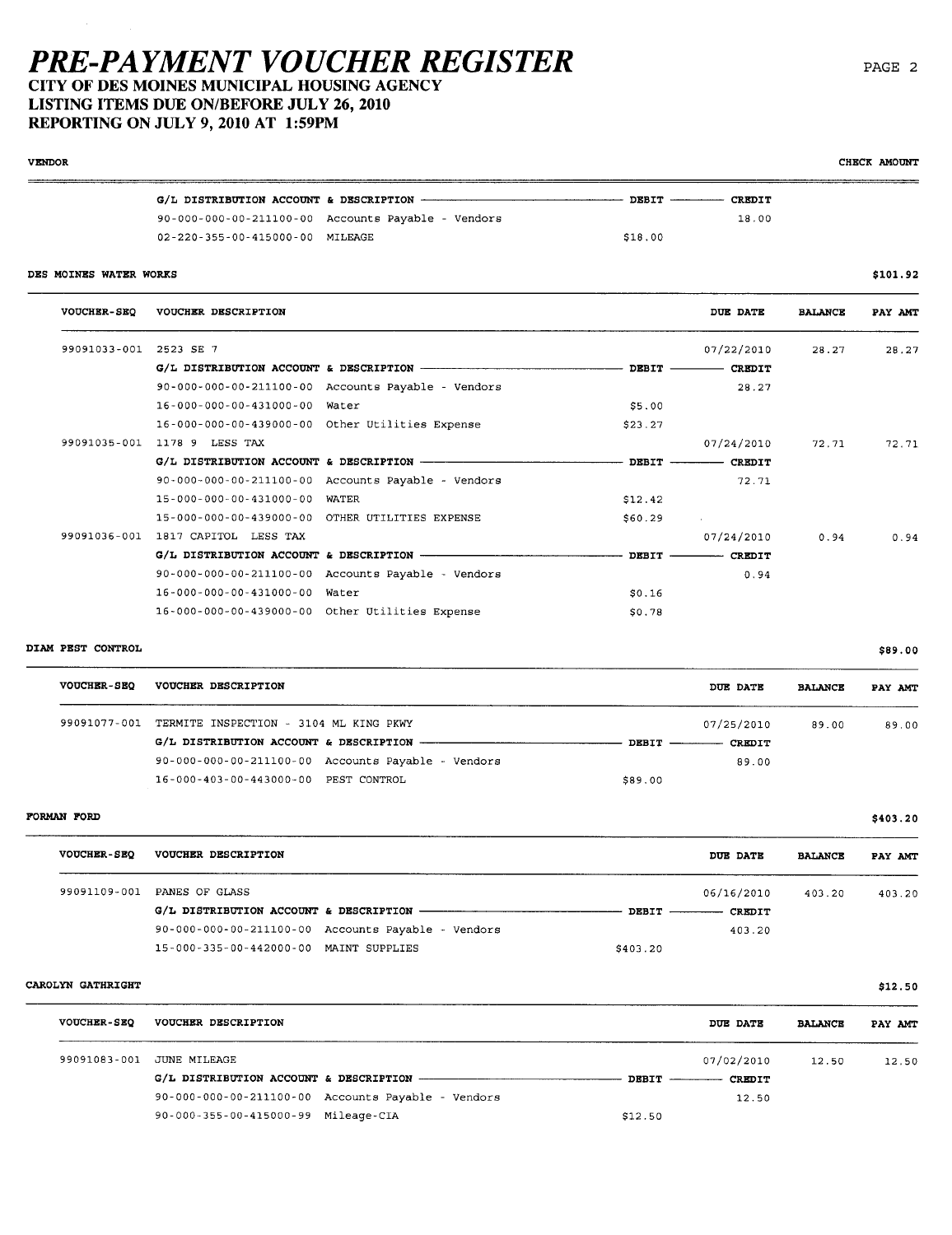CITY OF DES MOINES MUNICIPAL HOUSING AGENCY LISTING ITEMS DUE ON/BEFORE JULY 26, 2010 REPORTING ON JULY 9,2010 AT 1:59PM

VENOR

#### GENERAL FIRE & SAFETY EQUIPMENT CO CORP VOUCHER-SEQ VOUCHER DESCRIPTION 99091078-001 FIRE EXTINGUISHER INSPECTION - SVM  $G/L$  DISTRIBUTION ACCOUNT & DESCRIPTION  $-$ 90-000-000-00-211100-00 Accounts Payable - Vendors 13-000-252-00-443000-00 FIRE AND SAFETY  $-$  DEBIT  $-$ \$108.00 DUB DATE 07/22/2010  $-$  CREDIT 108.00 BALANCE 108.00 \$108.00 PAY AM 108.00

#### GLASER LAWN CARE INC

 $\overline{\phantom{a}}$ 

| <b>VOUCHER-SEO</b> | VOUCHER DESCRIPTION            |                                                                |                | DUE DATE      | <b>BALANCE</b> | PAY AMT |
|--------------------|--------------------------------|----------------------------------------------------------------|----------------|---------------|----------------|---------|
| 99091088-001       | MOW. TRIM SCATTERED SITES      |                                                                |                | 07/23/2010    | 647.50         | 647.50  |
|                    |                                |                                                                | DEBIT $\qquad$ | <b>CREDIT</b> |                |         |
|                    |                                | $90 - 000 - 000 - 00 - 211100 - 00$ Accounts Payable - Vendors |                | 647.50        |                |         |
|                    | 15-000-365-00-443000-00 MOWING |                                                                | \$175.00       |               |                |         |
|                    | 16-000-365-00-443000-00 MOWING |                                                                | \$472.50       |               |                |         |
|                    |                                |                                                                |                |               |                |         |

#### PERRY HIPPS

| <b>VOUCHER-SEO</b> | VOUCHER DESCRIPTION                                |               | <b>DUE DATE</b><br><b>BALANCE</b> | PAY AMT |
|--------------------|----------------------------------------------------|---------------|-----------------------------------|---------|
|                    | 99091104-001 HIPPS, PERRY W *Reimbursement*        |               | 07/08/2010<br>333.86              | 333.86  |
|                    |                                                    | $DEFIT$ ————— | <b>CREDIT</b>                     |         |
|                    | 11-000-000-00-211100-00 Accounts Payable - Vendors |               | 333.86                            |         |
|                    | 11-000-000-00-112200-00 ACCT REC-TENANTS           | \$333.86      |                                   |         |

#### IOWA LANDLORD ASSOCIATION LTD

| <b>VOUCHER-SEO</b> | VOUCHER DESCRIPTION                   |                                                          |                         | DUE DATE   | <b>BALANCE</b> | PAY AMT |
|--------------------|---------------------------------------|----------------------------------------------------------|-------------------------|------------|----------------|---------|
| 99091094-001       | PRE-SCREENING OF CLIENTS              |                                                          |                         | 06/22/2010 | 195.00         | 195.00  |
|                    |                                       | G/L DISTRIBUTION ACCOUNT & DESCRIPTION ----------------- | DEBIT ---------- CREDIT |            |                |         |
|                    |                                       | $90-000-000-00-211100-00$ Accounts Payable - Vendors     |                         | 195.00     |                |         |
|                    | 90-000-415-00-419000-00 PRE-SCREENING |                                                          | \$195.00                |            |                |         |

#### PEGGY JENSEN

| <b>VOUCHER-SEO</b> | VOUCHER DESCRIPTION             |                                                    |         | DUE DATE                  | <b>BALANCE</b> | PAY AMT |
|--------------------|---------------------------------|----------------------------------------------------|---------|---------------------------|----------------|---------|
|                    | 99091091-001 JUNE MILEAGE       |                                                    |         | 06/29/2010                | 39.00          | 39.00   |
|                    |                                 |                                                    |         | DEBIT ------------ CREDIT |                |         |
|                    |                                 | 90-000-000-00-211100-00 Accounts Payable - Vendors |         | 39.00                     |                |         |
|                    | 90-000-355-00-415000-00 MILEAGE |                                                    | \$39.00 |                           |                |         |

#### RODGER LAWRENCE JR

 $\overline{\phantom{a}}$ 

| <b>VOUCHER-SEO</b> | VOUCHER DESCRIPTION                        | DUE DATE   | <b>BALANCE</b> | PAY AMT |
|--------------------|--------------------------------------------|------------|----------------|---------|
|                    | 99091103-001 Reinstated RENT OVRPMT REFUND | 06/18/2008 | 20.00          | 20.00   |

\$195.00

\$39.00

\$20.00

\$647. SO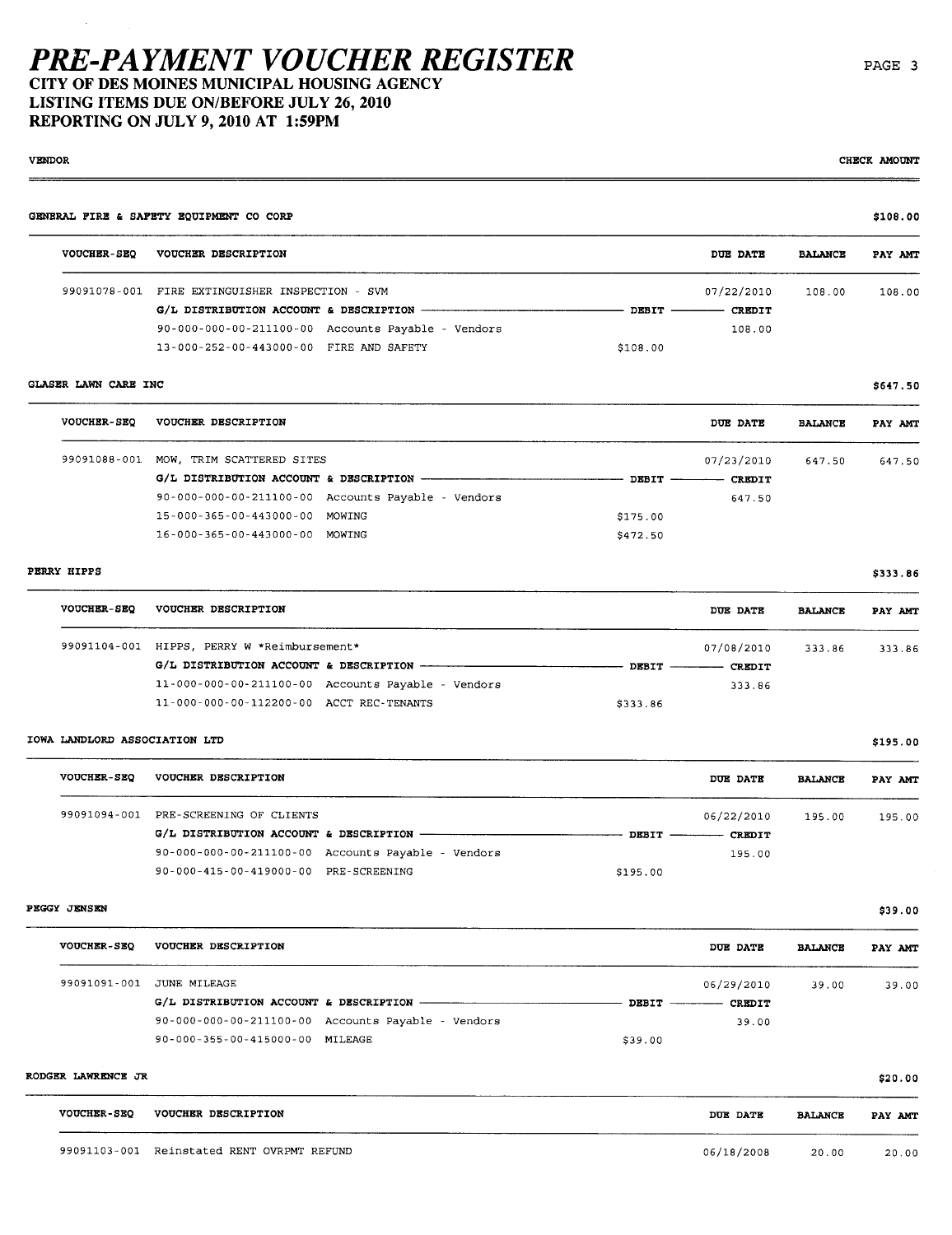CITY OF DES MOINES MUNICIPAL HOUSING AGENCY LISTING ITEMS DUE ON/BEFORE JULY 26, 2010

REPORTING ON JULY 9,2010 AT 1:59PM VENOR

|                                          |                                                    | DEBIT --------- CREDIT |       |
|------------------------------------------|----------------------------------------------------|------------------------|-------|
|                                          | 90-000-000-00-211100-00 Accounts Payable - Vendors |                        | 20.00 |
| 11-000-000-00-112200-00 ACCT REC-TENANTS |                                                    | \$20.00                |       |

MIDAMERICAN ENERGY

| <b>VOUCHER-SEQ</b> | VOUCHER DESCRIPTION                        |                                                    |                 | DUE DATE                | <b>BALANCE</b> | PAY AMT |
|--------------------|--------------------------------------------|----------------------------------------------------|-----------------|-------------------------|----------------|---------|
| 99091100-001       | 5920 SW 12                                 |                                                    |                 | 07/22/2010              | 9.10           | 9.10    |
|                    | G/L DISTRIBUTION ACCOUNT & DESCRIPTION -   |                                                    |                 | DEBIT ---------- CREDIT |                |         |
|                    |                                            | 90-000-000-00-211100-00 Accounts Payable - Vendors |                 | 9.10                    |                |         |
|                    | 15-000-000-00-432000-00 ELECTRICITY        |                                                    | \$9.10          |                         |                |         |
| 99091101-001       | 2523 SE 7                                  |                                                    |                 | 07/21/2010              | 19.43          | 19.43   |
|                    | G/L DISTRIBUTION ACCOUNT & DESCRIPTION -   |                                                    | $DEFT$ ________ | <b>CREDIT</b>           |                |         |
|                    |                                            | 90-000-000-00-211100-00 Accounts Payable - Vendors |                 | 19.43                   |                |         |
|                    | 16-000-000-00-432000-00 Electricity        |                                                    | \$8.93          |                         |                |         |
|                    | 16-000-000-00-433000-00 Gas                |                                                    | \$10.50         |                         |                |         |
| 99091119-001       | 922 EMMA                                   |                                                    |                 | 07/23/2010              | 19.43          | 19.43   |
|                    | $G/L$ DISTRIBUTION ACCOUNT & DESCRIPTION - |                                                    | DEBIT -         | <b>CREDIT</b>           |                |         |
|                    |                                            | 90-000-000-00-211100-00 Accounts Payable - Vendors |                 | 19.43                   |                |         |
|                    | 15-000-000-00-432000-00 ELECTRICITY        |                                                    | \$8.93          |                         |                |         |
|                    | 15-000-000-00-433000-00 GAS                |                                                    | \$10.50         |                         |                |         |

#### MIDWEST PURE WATER TECH

| <b>VOUCHER-SEO</b> | VOUCHER DESCRIPTION                   |                                                                |         | <b>DUE DATE</b>        | <b>BALANCE</b> | PAY AMT |
|--------------------|---------------------------------------|----------------------------------------------------------------|---------|------------------------|----------------|---------|
|                    | 99091093-001 WATER FOR OFFICE         |                                                                |         | 07/01/2010             | 59.95          | 59.95   |
|                    |                                       |                                                                |         | DEBIT --------- CREDIT |                |         |
|                    |                                       | $90 - 000 - 000 - 00 - 211100 - 00$ Accounts Payable - Vendors |         | 59.95                  |                |         |
|                    | 04-000-999-00-419000-00 MISCELLANEOUS |                                                                | \$59.95 |                        |                |         |
|                    |                                       |                                                                |         |                        |                |         |

#### ROLANDO MONTALVO

| <b>VOUCHER-SEO</b> | <b>VOUCHER DESCRIPTION</b>                                     | <b>DUE DATE</b>        | <b>BALANCE</b> | PAY AMT |
|--------------------|----------------------------------------------------------------|------------------------|----------------|---------|
| 99091113-001       | MONTALVO, ROLANDO J *Reimbursement*                            | 07/08/2010             | 126.24         | 126.24  |
|                    |                                                                | DEBIT --------- CREDIT |                |         |
|                    | $11 - 000 - 000 - 00 - 211100 - 00$ Accounts Payable - Vendors | 126.24                 |                |         |
|                    | 11-000-000-00-112200-00 ACCT REC-TENANTS                       | \$126.24               |                |         |

#### NITE OWL PRINTING

| <b>VOUCHER-SEO</b>      | VOUCHER DESCRIPTION                    |                                                    |          | DUE DATE      | <b>BALANCE</b> | PAY AMT |
|-------------------------|----------------------------------------|----------------------------------------------------|----------|---------------|----------------|---------|
| 99091004-001 LETTERHEAD |                                        |                                                    |          | 07/21/2010    | 600.00         | 600.00  |
|                         | G/L DISTRIBUTION ACCOUNT & DESCRIPTION |                                                    | DBBIT    | <b>CREDIT</b> |                |         |
|                         |                                        | 90-000-000-00-211100-00 Accounts Payable - Vendors |          | 600.00        |                |         |
|                         | 90-000-417-00-419000-00                | PRINTING COSTS                                     | \$318.00 |               |                |         |
|                         | 02-220-417-00-419000-00                | PRINTING                                           | \$282.00 |               |                |         |
|                         |                                        |                                                    |          |               |                |         |

CHECK AMOUNT

\$47.96

\$126.24

\$59.95

\$843.00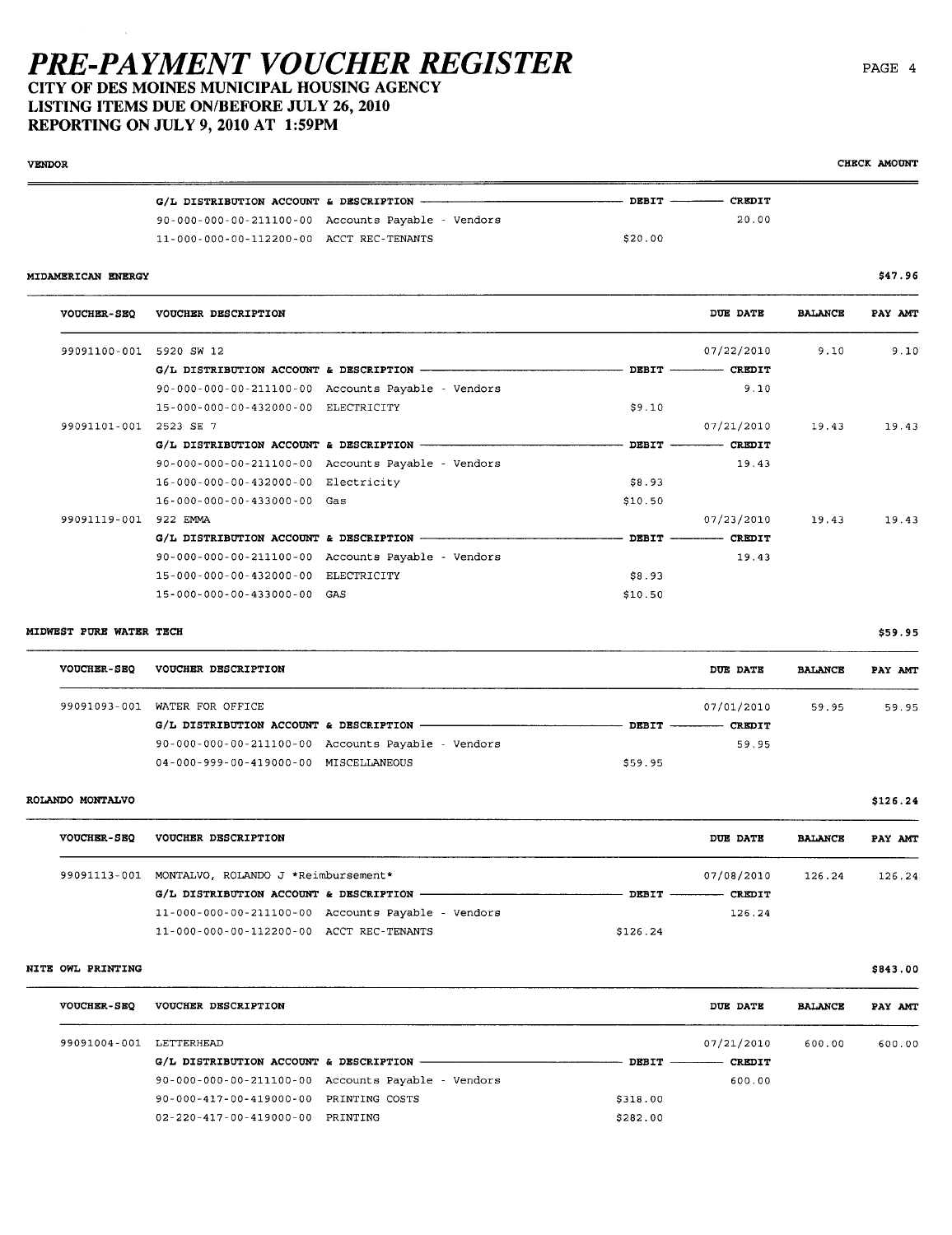CITY OF DES MOINES MUNICIPAL HOUSING AGENCY LISTING ITEMS DUE ON/BEFORE JULY 26, 2010 REPORTING ON JULY 9,2010 AT 1:59PM

VENDOR CHECK AMOUNT CHECK OF CHECK OF CHECK OF CHECK OF CHECK OF CHECK OF CHECK OF CHECK OF CHECK OF CHECK OF CHECK OF CHECK OF CHECK OF CHECK OF CHECK OF CHECK OF CHECK OF CHECK OF CHECK OF CHECK OF CHECK OF CHECK OF CHEC

### NITE OWL PRINTING \$843.00 VOUCHER-SEQ VOUCHER DESCRIPTION DUB DATE BALCE PAY AM 99091051-001 DECLATION OF 214 STATUS, ANUAL RECERT 07/24/2010 243.00 243.00 G/L DISTRIBUTION ACCOUN & DESCRIPTION DEBIT CREIT 90- 000 - 000 - 00 - 2111 00 - 00 Accounts Payable - Vendors 243.00 02-220-417-00-419000-00 PRINTING \$243.00

#### OFFICE DEPOT  $$144.74$

| <b>VOUCHER-SEO</b> | VOUCHER DESCRIPTION                     |                                                                |              | DUE DATE      | <b>BALANCE</b> | PAY AMT |
|--------------------|-----------------------------------------|----------------------------------------------------------------|--------------|---------------|----------------|---------|
| 99091096-001       | PRINTERHEAD                             |                                                                |              | 07/23/2010    | 84.99          | 84.99   |
|                    |                                         |                                                                | DEBIT -      | <b>CREDIT</b> |                |         |
|                    |                                         | $90-000-000-00-211100-00$ Accounts Payable - Vendors           |              | 84.99         |                |         |
|                    | 90-000-387-00-419000-00 Office Supplies |                                                                | \$84.99      |               |                |         |
| 99091097-001       | DIVIDERS                                |                                                                |              | 07/22/2010    | 59.75          | 59.75   |
|                    | G/L DISTRIBUTION ACCOUNT & DESCRIPTION  |                                                                | <b>DEBIT</b> | <b>CREDIT</b> |                |         |
|                    |                                         | $90 - 000 - 000 - 00 - 211100 - 00$ Accounts Payable - Vendors |              | 59.75         |                |         |
|                    | 90-000-387-00-419000-00 Office Supplies |                                                                | \$59.75      |               |                |         |

#### OMAHA HOUSING AUTHORITY \$41.59

| <b>VOUCHER-SEQ</b> | VOUCHER DESCRIPTION                                            | DUE DATE               | <b>BALANCE</b> | PAY AMT |
|--------------------|----------------------------------------------------------------|------------------------|----------------|---------|
| 99091120-001       | REFUND FOR ADMIN FEES                                          | 07/08/2010             | 41.59          | 41.59   |
|                    |                                                                | DEBIT<br><b>CREDIT</b> |                |         |
|                    | $90 - 000 - 000 - 00 - 211100 - 00$ Accounts Payable - Vendors | 41.59                  |                |         |
|                    | 02-220-000-00-112999-00 A/R - PORTABILITY                      | \$41.59                |                |         |

#### TROYLYN D POAFPYBITTY \$139.60

| <b>VOUCHER-SEO</b> | VOUCHER DESCRIPTION     |                                                    | DUE DATE                       | <b>BALANCE</b> | PAY AMT |
|--------------------|-------------------------|----------------------------------------------------|--------------------------------|----------------|---------|
| 99091121-001       | SECURITY DEPOSIT REFUND |                                                    | 07/08/2010                     | 139.60         | 139.60  |
|                    |                         |                                                    | $DEBIT$ —————<br><b>CREDIT</b> |                |         |
|                    |                         | 90-000-000-00-211100-00 Accounts Payable - Vendors | 139.60                         |                |         |
|                    |                         | 15-000-000-00-112900-00 Accounts Receivable Other  | \$139.60                       |                |         |

### QWBST \$138.89

| <b>VOUCHER-SEQ</b> | VOUCHER DESCRIPTION                       |                                                    |          | DUE DATE      | <b>BALANCE</b> | PAY AMT |
|--------------------|-------------------------------------------|----------------------------------------------------|----------|---------------|----------------|---------|
| 99091108-001       | HP ENTRY SYSTEM                           |                                                    |          | 07/15/2010    | 138.89         | 138.89  |
|                    |                                           |                                                    | DEBIT    | <b>CREDIT</b> |                |         |
|                    |                                           | 90-000-000-00-211100-00 Accounts Payable - Vendors |          | 138.89        |                |         |
|                    | 14-000-450-00-419000-00 TELEPHONE SERVICE |                                                    | \$138.89 |               |                |         |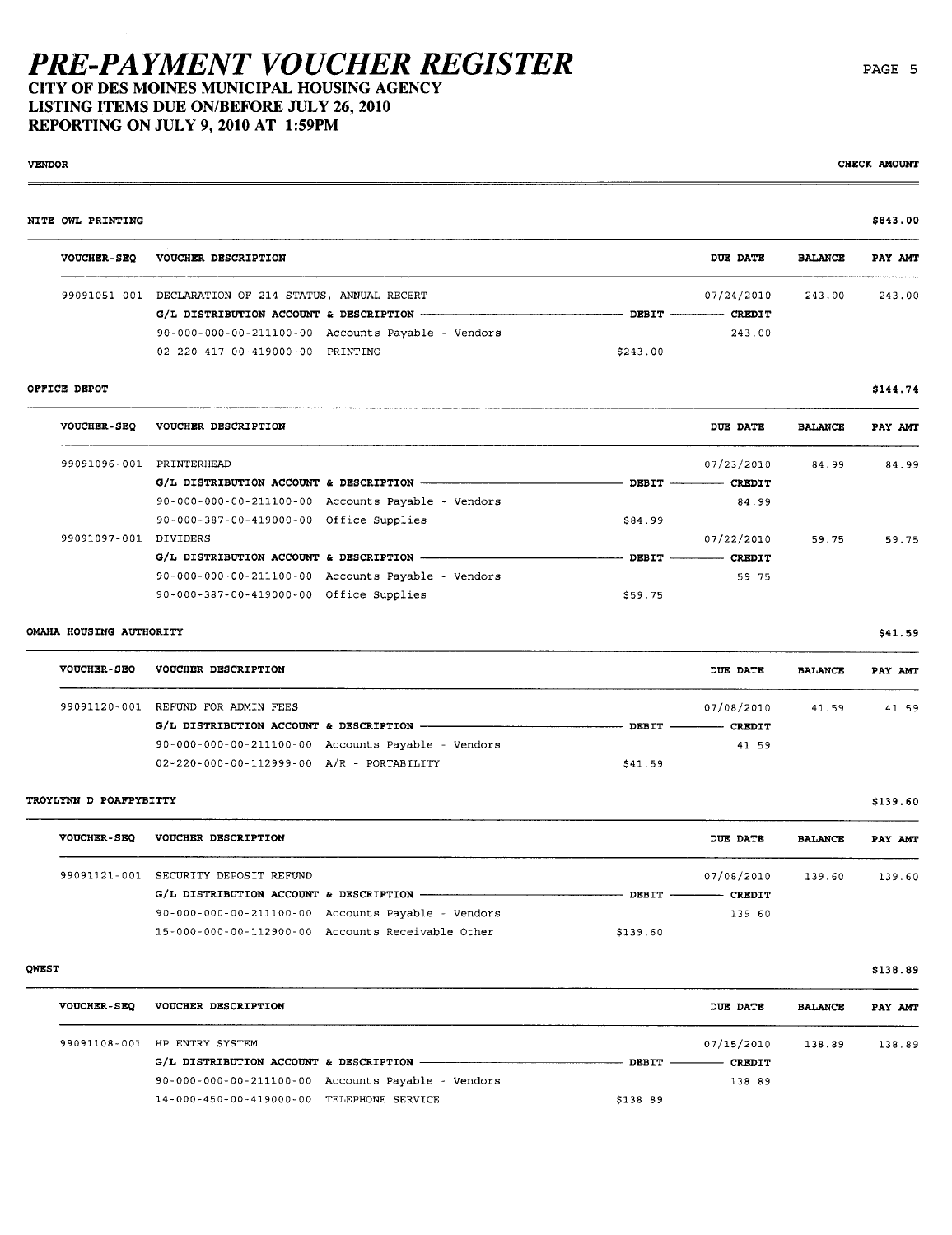CITY OF DES MOINES MUNICIPAL HOUSING AGENCY LISTING ITEMS DUE ON/BEFORE JULY 26, 2010 REPORTING ON JULY 9,2010 AT 1:59PM

REMEDY INTELLIGENT STAFF \$846.00 \$846.00 \$85.00 \$85.00 \$85.00 \$85.00 \$85.00 \$85.00 \$85.00 \$85.00 \$85.00 \$85.00 VOUCHER-SEQ VOUCHER DESCRIPTION DUB DATE BALCE PAY AM 99091092-001 KAEN CREEK - WEEK ENDING 06/20/10 06/20/2010 846.00 846.00  $G/L$  DISTRIBUTION ACCOUNT & DESCRIPTION  $-\$ cred CREDIT DEBIT  $-$  CREDIT 90- 000- 000- 00-211100- 00 Accounts Payable Vendors 846.00 90 - 000 - 4 55 - 00 - 4 19000 - 00 TEMPORAY SERVICES \$846.00 SECURITY LOCKSMITHS \$179.50 VOUCHER-SEQ VOUCHER DESCRIPTION DUB DATE BALCE PAY AM 99091045-001 REKEY LOCK - HPP #221 07/21/2010 179.50 179.50 179.50 G/L DISTRIBUTION ACCOUN & DESCRIPTION DEBIT CREDIT 90- 0 00- 000 - 00 - 211100 - 00 Accounts Payable - Vendors 179.50 14 - 000- 320 - 00 - 443 000- 00 LOCKS \$179.50  $\texttt{SHRED-IT}$  \$115.00 VOUCHER-SEQ VOUCHER DESCRIPTION DUB DATE BALANCE PAY AMT 99091019 - 001 SHRED DOCUMENTS 07/23/2010 115.00 115.00 G/L DISTRIBUTION ACCOUN & DESCRIPTION DEBIT CREDIT

VENDOR DE CHECK AMOUNT EN CHECK OUTLINE EN CHECK OUTLINE EN CHECK OUTLINE CHECK AMOUNT

#### STRAUSS SAFE & LOCK COMPANY \$158.00

| <b>VOUCHER-SEO</b> | <b>VOUCHER DESCRIPTION</b>                         |                          | DUE DATE   | <b>BALANCE</b> | PAY AMT |
|--------------------|----------------------------------------------------|--------------------------|------------|----------------|---------|
| 99091046-001       | REMOVE CAMERAS FROM MAINT SHOP - 113 ARTHUR        |                          | 07/23/2010 | 158.00         | 158.00  |
|                    |                                                    | DEBIT ----------- CREDIT |            |                |         |
|                    | 90-000-000-00-211100-00 Accounts Payable - Vendors |                          | 158.00     |                |         |
|                    | 15-000-320-00-443000-00 LOCKS                      | \$158.00                 |            |                |         |

90 - 000- 000 - 00 - 211100 - 00 Accounts Payable - Vendors 115.00

90 - 000 - 999 - 00 - 419000 - 00 MISC EXPENSE \$115.00

SUNDBERG CO  $$55.00$ 

| <b>VOUCHER-SEO</b> | <b>VOUCHER DESCRIPTION</b>                     |                                                                |         | DUE DATE                 | <b>BALANCE</b> | PAY AMI |
|--------------------|------------------------------------------------|----------------------------------------------------------------|---------|--------------------------|----------------|---------|
| 99091102-001       | PANS                                           |                                                                |         | 07/11/2010               | 55.00          | 55.00   |
|                    |                                                |                                                                |         | DEBIT ----------- CREDIT |                |         |
|                    |                                                | $90 - 000 - 000 - 00 - 211100 - 00$ Accounts Payable - Vendors |         | 55.00                    |                |         |
|                    | 11-000-210-00-442000-00 DWELLING EOUIP REPAIRS |                                                                | \$55.00 |                          |                |         |

#### US POSTAL SERVICE  $$585.00$

| <b>VOUCHER-SEQ</b> | VOUCHER DESCRIPTION    | <b>DUE DATE</b> | <b>BALANCE</b> | PAY AMT |
|--------------------|------------------------|-----------------|----------------|---------|
| 99091086-001       | ANNUAL MAINTENANCE FEE | 07/01/2010      | 585.00         | 585.00  |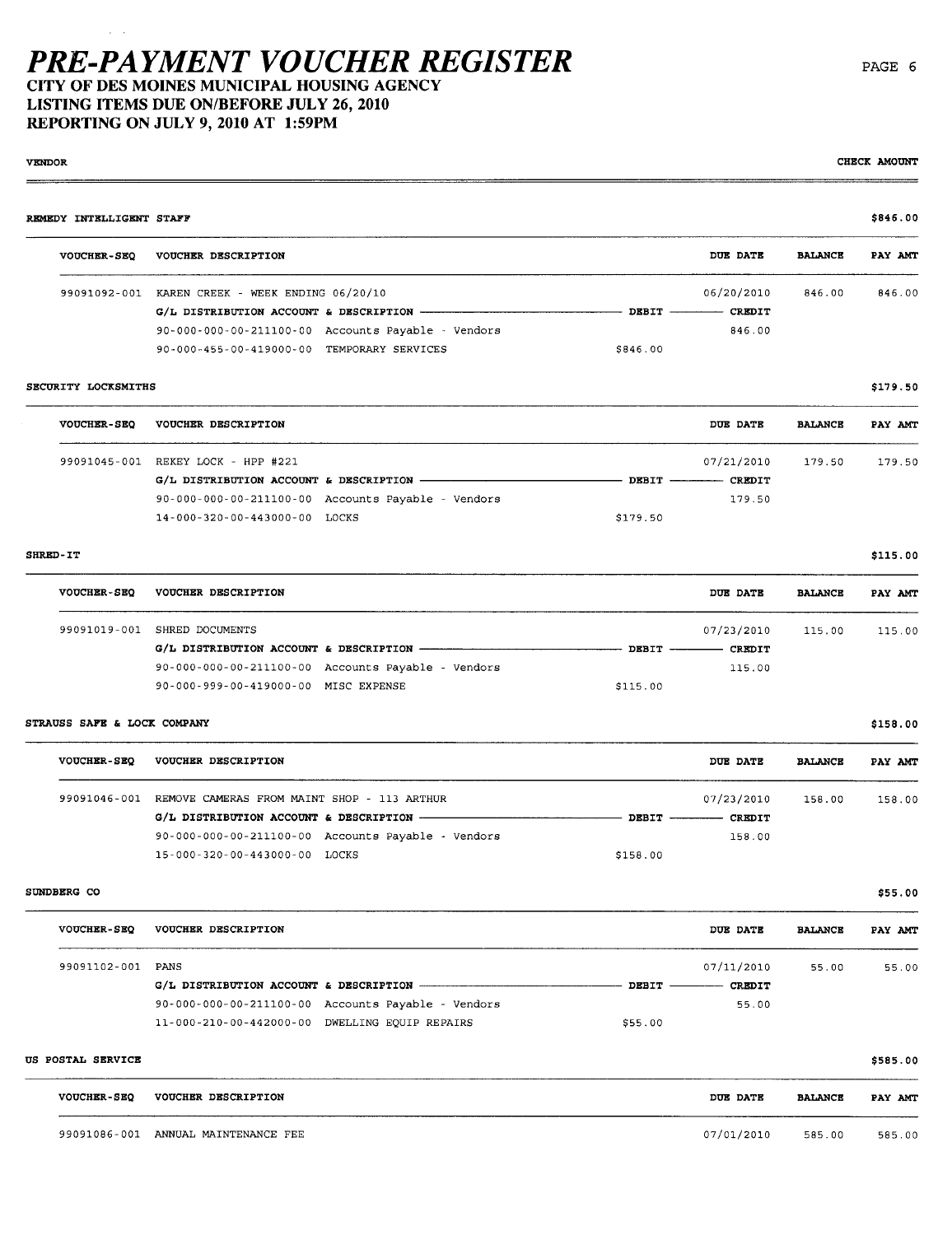CITY OF DES MOINES MUNICIPAL HOUSING AGENCY LISTING ITEMS DUE ON/BEFORE JULY 26, 2010

REPORTING ON JULY 9,2010 AT 1:59PM

#### $G/L$  DISTRIBUTION ACCOUNT & DESCRIPTION -90-000-000-00-211100-00 Accounts Payable - Vendors 11-000-410-00-419000-00 POSTAGE 12-000-410-00-419000-00 POSTAGE EXP 13-000-410-00-419000-00 POSTAGE 14-000-410-00-419000-00 POSTAGE 15-000-410-00-419000-00 POSTAGE 16-000-410-00-419000-00 POSTAGE - DEBIT - CREDIT 585.00 \$269.90 \$62.15 \$62.15 \$128.65 \$39.55 \$22.60

#### TIMOTHY WATSON JR

VENOR

| <b>VOUCHER-SEQ</b> | VOUCHER DESCRIPTION                                               |                | <b>DUE DATE</b> | <b>BALANCE</b> | PAY AMT |
|--------------------|-------------------------------------------------------------------|----------------|-----------------|----------------|---------|
| 99091099-001       | WATSON JR, TIMOTHY J *Reimbursement*                              |                | 07/06/2010      | 24.00          | 24.00   |
|                    |                                                                   | $DBBIT$ —————— | CREDIT          |                |         |
|                    | $12 - 000 - 000 - 00 - 211100 - 00$ Accounts Payable - Vendors    |                | 24.00           |                |         |
|                    | $12 - 000 - 000 - 00 - 112200 - 00$ Accounts Receivable - Tenants | \$24.00        |                 |                |         |

#### THERESA A WEBB

| <b>VOUCHER-SEO</b> | <b>VOUCHER DESCRIPTION</b>                                        | DUE DATE                   | <b>BALANCE</b> | PAY AMT |
|--------------------|-------------------------------------------------------------------|----------------------------|----------------|---------|
| 99091122-001       | SECURITY DEPOSIT REFUND                                           | 07/08/2010                 | 189.42         | 189.42  |
|                    |                                                                   | DEBIT ------------- CREDIT |                |         |
|                    | 90-000-000-00-211100-00 Accounts Payable - Vendors                | 189.42                     |                |         |
|                    | $15 - 000 - 000 - 00 - 112200 - 00$ Accounts Receivable - Tenants | \$189.42                   |                |         |

\*\*\* REPORT TOTALS \*\*\*

| NUMBER OF ITEMS READY TO PAY | 38         |
|------------------------------|------------|
| NUMBER OF CHECKS NEEDED      | 32         |
| TOTAL OF ITEM BALANCES       | \$6,269.41 |
| TOTAL AMOUNT TO PAY          | \$6,269.41 |

#### AUTOMATIC INTERFUND TRANSACTIONS

| (CREDIT)<br><b>DUE-TO</b><br><b>ACCOUNT</b> | (DEBIT)<br><b>DUE-FROM</b><br><b>ACCOUNT</b> | <b>AMOUNT</b> |
|---------------------------------------------|----------------------------------------------|---------------|
| 16-000-000-00-214500-00                     | 90-016-000-00-129500-00                      | 822.74        |
| 13-000-000-00-214500-00                     | 90-013-000-00-129500-00                      | 170.15        |
| 11-000-000-00-214500-00                     | 90-011-000-00-129500-00                      | 344.90        |
| 02-000-000-00-214500-00                     | 90-017-000-00-129500-00                      | 584.59        |
| 15-000-000-00-214500-00                     | 90-015-000-00-129500-00                      | 1,206.01      |
| $04 - 000 - 000 - 00 - 214500 - 00$         | 90-018-000-00-129500-00                      | 59.95         |
| 14-000-000-00-214500-00                     | 90-014-000-00-129500-00                      | 447.04        |
| 12-000-000-00-214500-00                     | $90 - 012 - 000 - 00 - 129500 - 00$          | 62.15         |

CHECK AMOUNT

\$24.00

\$189.42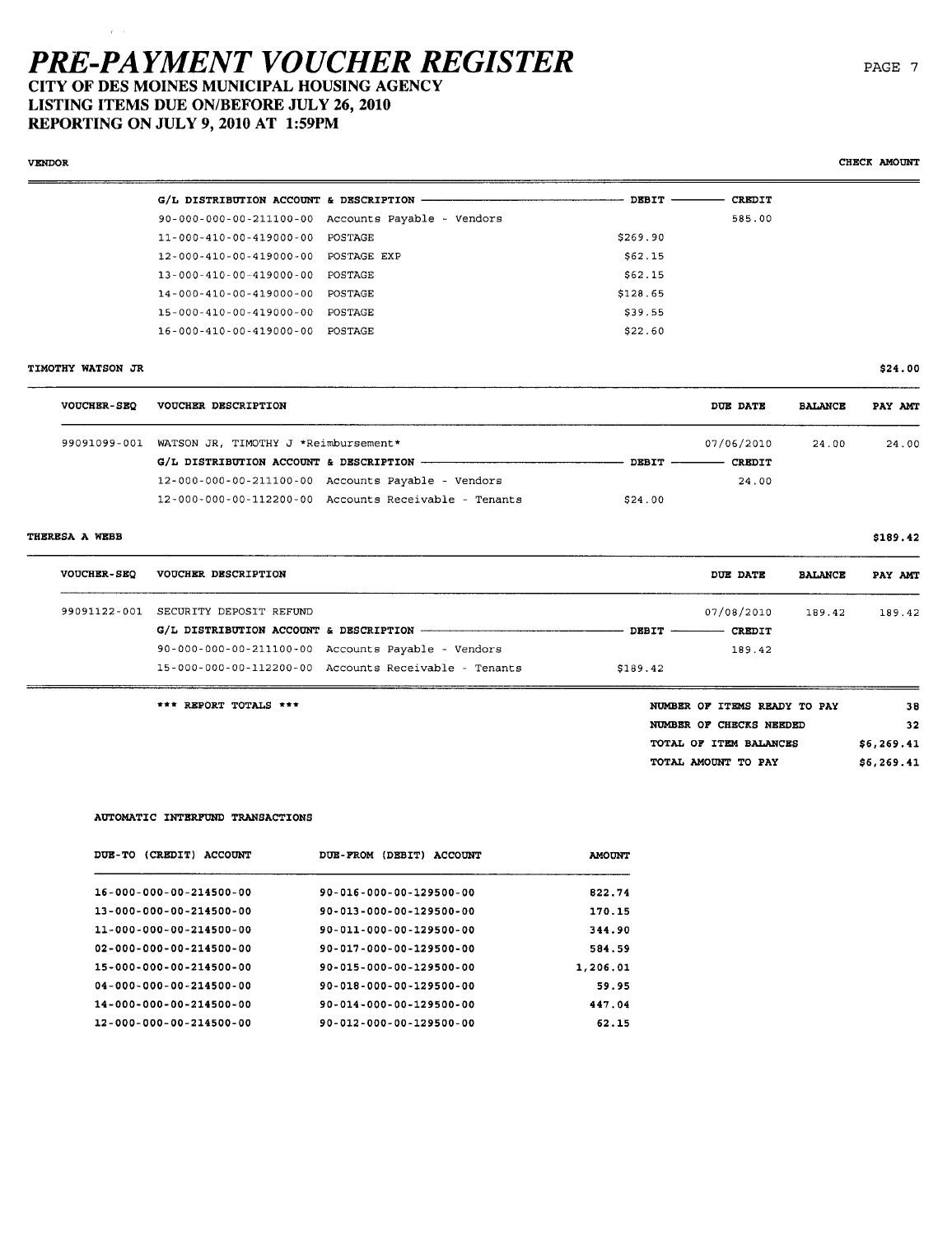### PRE-PAYMENT VOUCHER REGISTER CITY OF DES MOINES MUNICIPAL HOUSING AGENCY

LISTING ITEMS DUE ON/BEFORE AUGUST 2, 2010 REPORTING ON JULY 19, 2010 AT 12:36PM

VENDOR DE CHECK AMOUNT EN CHECK OUTLINE EN CHECK OUTLINE EN CHECK OUTLINE EN CHECK AMOUNT JODI BEA ANERSON \$2.00 VOUCHER-SEQ VOUCHER DESCRIPTION **DUB DATE BALANCE PAY AMT** 99091166-001 BEAMAN ANDERSON, JODI M \*Reimbursement \* 199091166-001 2.00 2.00 2.00 BERGSTROM CONSTRUCTION INC \$405.39 VOUCHER-SEQ VOUCHER DESCRIPTION **DUB DATE BALANCE PAY AMT** 99091158-001 REPAIR FRONT PORCH ROOF - 1158 ML KING PKWY 06/15/2010 405.39 405.39 405.39 JAMES BRANDON \$4.000 \$4.000 \$4.000 \$4.000 \$4.000 \$4.000 \$4.000 \$4.000 \$4.000 \$4.000 \$4.000 \$4.000 \$4.000 \$4.00 VOUCHER-SEQ VOUCHER DESCRIPTION DUB DATE BALCE PAY AM 99091165 - 001 BRADON, JAMES G \*Reimbursement\* 07/15/2010 4.00 4.00

| <b>CHARTIS</b>     |                                   |                              |                | \$4,945.00     |  |
|--------------------|-----------------------------------|------------------------------|----------------|----------------|--|
| <b>VOUCHER-SEQ</b> | <b>VOUCHER DESCRIPTION</b>        | <b>DUE DATE</b>              | <b>BALANCE</b> | <b>PAY AMT</b> |  |
|                    | 99091143-001 WORKERS COMP PREMIUM | 07/02/2010 4,945.00 4,945.00 |                |                |  |

#### DES MOINES WATER WORKS \$1,859.32

| <b>VOUCHER-SEO</b> | VOUCHER DESCRIPTION       | DUE DATE   | <b>BALANCE</b> | PAY AMT  |
|--------------------|---------------------------|------------|----------------|----------|
| 99091047-001       | 901 E DOUGLAS<br>LESS TAX | 07/28/2010 | 82.15          | 82.15    |
| 99091071-001       | 3727 E 9                  | 07/28/2010 | 61.37          | 61.37    |
| 99091072-001       | 3602 SE 11                | 07/28/2010 | 74.59          | 74.59    |
| 99091073-001       | 1233 E 17                 | 07/28/2010 | 61.37          | 61.37    |
| 99091082-001       | 1427 8                    | 07/29/2010 | 76.47          | 76.47    |
| 99091085-001       | 3700 E 31                 | 07/29/2010 | 1.316.04       | 1,316.04 |
| 99091105-001       | 1525 E 33                 | 07/30/2010 | 77.43          | 77.43    |
| 99091106-001       | 1527 E 33                 | 07/30/2010 | 77.43          | 77.43    |
| 99091107-001       | 113 ARTHUR                | 08/01/2010 | 32.47          | 32.47    |
|                    |                           |            |                |          |

#### OSCAR GLASPER \$3.00 \$3.00 \$3.00 \$3.00 \$3.00 \$3.00 \$3.00 \$3.00 \$3.00 \$3.00 \$3.00 \$

| <b>VOUCHER-SEO</b>              | <b>VOUCHER DESCRIPTION</b>            | <b>DUE DATE</b> | <b>BALANCE</b> | PAY AMT  |
|---------------------------------|---------------------------------------|-----------------|----------------|----------|
| 99091167-001                    | GLASPER, OSCAR D *Reimbursement*      | 07/15/2010      | 3.00           | 3.00     |
| HARRIS COUNTY HOUSING AUTHORITY |                                       |                 |                | \$559.60 |
| <b>VOUCHER-SEQ</b>              | <b>VOUCHER DESCRIPTION</b>            | DUE DATE        | <b>BALANCE</b> | PAY AMT  |
| 99091164-001                    | REFUND OF JUNE, JULY HAP & ADMIN FEES | 07/15/2010      | 559.60         | 559.60   |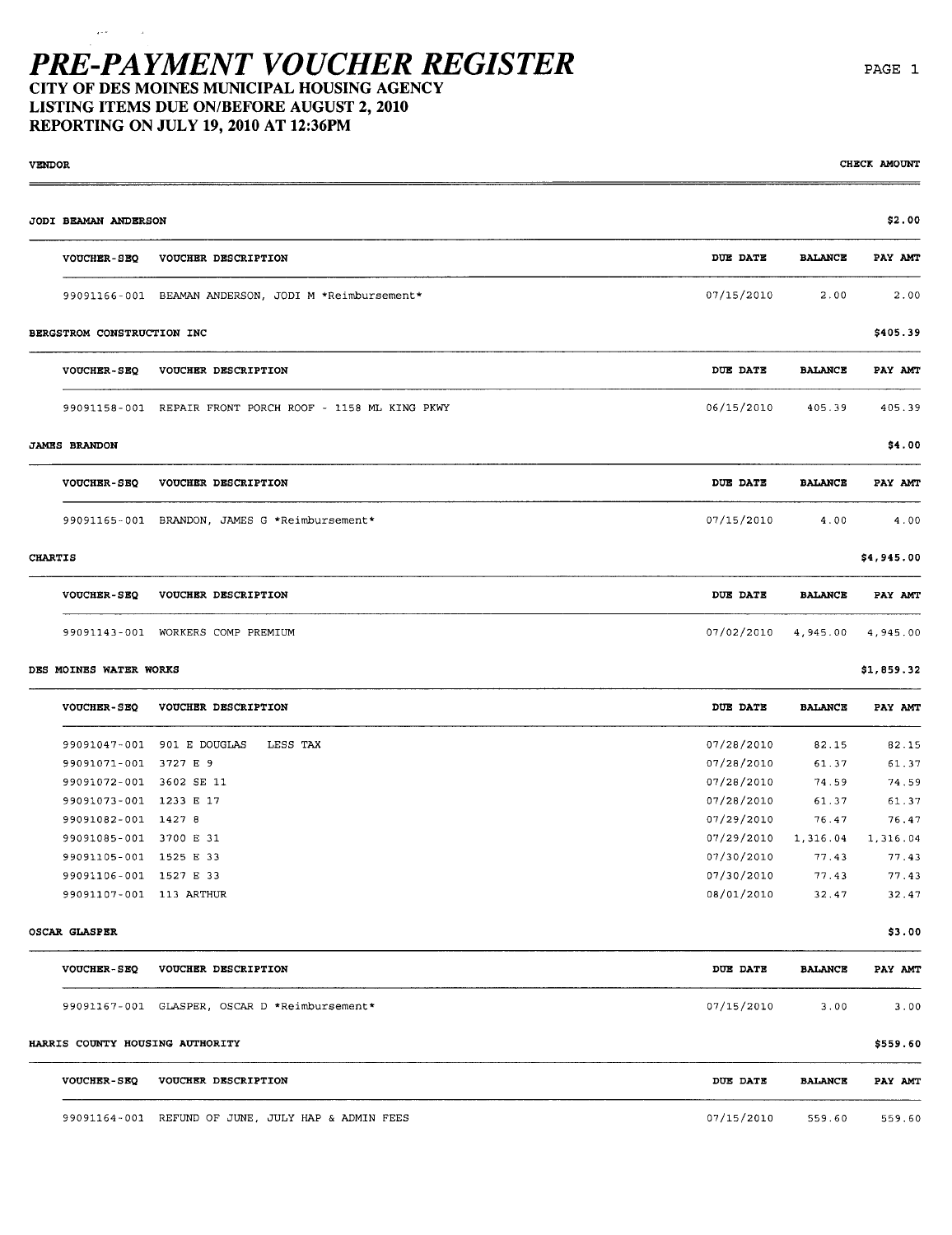CITY OF DES MOINES MUNICIPAL HOUSING AGENCY LISTING ITEMS DUE ON/BEFORE AUGUST 2, 2010 REPORTING ON JULY 19, 2010 AT 12:36PM

VENOR CHECK AMOUN LANGUAGE LINE SERVICES \$170.50 VOUCHER-SEQ VOUCHER DESCRIPTION DUB DATE BALCE PAY AM 99091145 - 001 TRASLATOR SERVICE 06/30/2010 170.50 170.50 MENARDS INC \$98.56 VOUCHER-SEQ VOUCHER DESCRIPTION DUB DATE BALCE PAY AM 99091110-001 CARTRIDGE FUSE, ELEC TAPE, ETC 07/28/2010 33.76 33.76 99091111-001 TOILET TANK REPAIR VALVES **199091111-001** 64.80 64.80 64.80 64.80 64.80 64.80 64.80 64.80 64.80 64.80 64.80 **64.80 64.80 64.80 64.80 64.80 64.80 64.80 64.80 64.80 64.80 64.80 64.80 64.80 64.80 64.80 64.80 64.8** NAN MCKAY & ASSOCIATES \$224.00 VOUCHER- SEQ VOUCHER DESCRIPTION DUB DATE BALCE PAY AM 99091129-001 FSS MASTER BOOK REVISION ON CD 04/23/2010 224.00 224.00 NITE OWL PRINTING \$992.00 VOUCHER-SEQ VOUCHER DESCRIPTION DUB DATE BALANCE PAY AMI 99091095 - 001 QUARTERLY NEWLETTER 07/29/2010 552.00 552.00 99091127 - 001 HAP ADDENDUM PART A 07/31/2010 300.00 300.00 99091128-001 RENT CALCULATION 07/30/2010 140.00 140.00 THE PAPER CORP  $$1,599.10$ VOUCHER-SEQ VOUCHER DESCRIPTION **DUB** DATE BALANCE PAY AMT 99091156 - 001 COPY PAPER 07/23/2010 1,599.10 1,599.10  $GARY$  powers  $$67.90$ VOUCHER- SEQ VOUCHER DESCRIPTION DUB DATE BALCE PAY AM 99091130-001 REIMBURSE FOR TEMP RELOCATION 07/09/2010 67.90 67.90

QWBST \$1,034.43

| <b>VOUCHER-SEO</b> | VOUCHER DESCRIPTION | DUE DATE   | <b>BALANCE</b> | PAY AMT  |
|--------------------|---------------------|------------|----------------|----------|
| 99091132-001       | 113 ARTHUR          | 07/26/2010 | $-93.92$       | $-93.92$ |
| 99091133-001       | EVM FIRE ALARM      | 07/21/2010 | 105.65         | 105.65   |
| 99091134-001       | SVM                 | 07/24/2010 | 133.62         | 133.62   |
| 99091135-001       | SVM FIRE            | 07/21/2010 | 74.00          | 74.00    |
| 99091136-001       | HP FIRE             | 07/21/2010 | 74.00          | 74.00    |
| 99091137-001       | OP FIRE             | 07/24/2010 | 133.12         | 133.12   |
|                    |                     |            |                |          |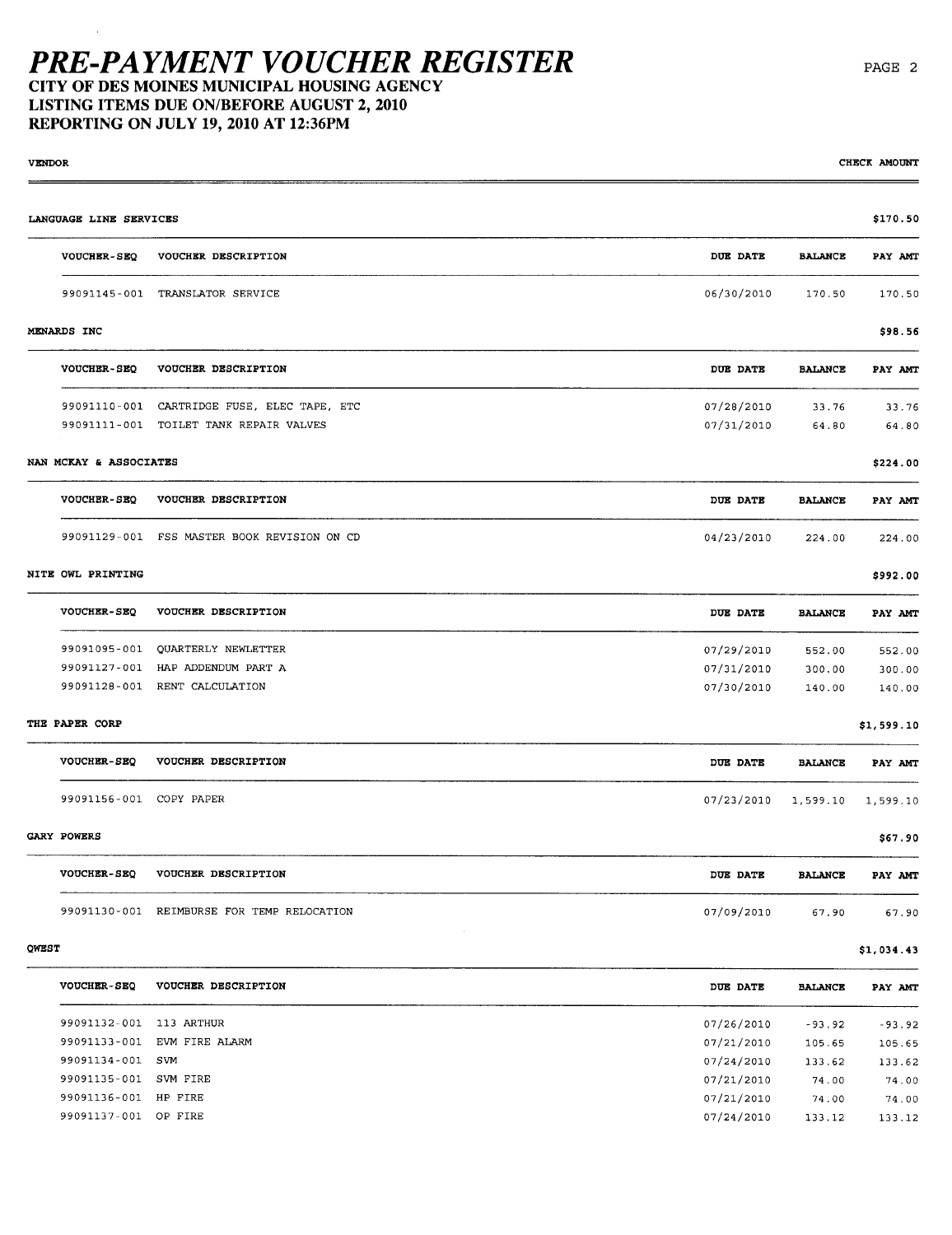CITY OF DES MOINES MUNICIPAL HOUSING AGENCY LISTING ITEMS DUE ON/BEFORE AUGUST 2, 2010 REPORTING ON JULY 19,2010 AT 12:36PM

VENDOR CHECK AMOUNT CHECK OF CHECK OF CHECK OF CHECK OF CHECK OF CHECK OF CHECK OF CHECK OF CHECK OF CHECK OF CHECK OF CHECK OF CHECK OF CHECK OF CHECK OF CHECK OF CHECK OF CHECK OF CHECK OF CHECK OF CHECK OF CHECK OF CHEC

| QWEST |                             |                                                          |                                |                | \$1,034.43  |
|-------|-----------------------------|----------------------------------------------------------|--------------------------------|----------------|-------------|
|       | <b>VOUCHER-SEQ</b>          | VOUCHER DESCRIPTION                                      | DUE DATE                       | <b>BALANCE</b> | PAY AMT     |
|       | 99091138-001 OP FIRE        |                                                          | 07/21/2010                     | 74.00          | 74.00       |
|       |                             | 99091150-001 COMMUNICATION LINE - 113 ARTHUR             | 07/21/2010                     | 374.88         | 374.88      |
|       |                             | 99091151-001 RVM FIRE ALARM                              | 07/21/2010                     | 85.08          | 85.08       |
|       |                             | 99091152-001 RVM FIRE ALARM                              | 07/21/2010                     | 74.00          | 74.00       |
|       | REMEDY INTELLIGENT STAFF    |                                                          |                                |                | \$2,088.63  |
|       | <b>VOUCHER-SEQ</b>          | VOUCHER DESCRIPTION                                      | DUE DATE                       | <b>BALANCE</b> | PAY AMT     |
|       |                             | 99091126-001 KAREN CREEK - WEEK ENDING 07/04/10          | 07/04/2010                     | 972.92         | 972.92      |
|       |                             | 99091146-001 KAREN CREEK - WEEK ENDING 06/27/10          | 06/27/2010                     | 1,115.71       | 1,115.71    |
|       | <b>DEBRA SIEMER</b>         |                                                          |                                |                | \$489.46    |
|       | <b>VOUCHER-SEQ</b>          | VOUCHER DESCRIPTION                                      | <b>DUE DATE</b>                | <b>BALANCE</b> | PAY AMT     |
|       |                             | 99091169-001 RENT OVERPAYMENT, SECURITY DEPOSIT REFUND   | 07/15/2010                     | 489.46         | 489.46      |
|       | STRAUSS SAFE & LOCK COMPANY |                                                          |                                |                | \$316.50    |
|       | <b>VOUCHER-SEQ</b>          | VOUCHER DESCRIPTION                                      | <b>DUE DATE</b>                | <b>BALANCE</b> | PAY AMT     |
|       |                             | 99091087-001 REPLACE RIM CYLINDER - SVM                  | 07/30/2010                     | 316.50         | 316.50      |
|       | US POSTMASTER               |                                                          |                                |                | \$1,000.00  |
|       | <b>VOUCHER-SEQ</b>          | VOUCHER DESCRIPTION                                      | <b>DUE DATE</b>                | <b>BALANCE</b> | PAY AMT     |
|       |                             | 99091155-001 POSTAGE FOR BUSINESS REPLY MAIL - PARK FAIR | 07/14/2010                     | 1,000.00       | 1,000.00    |
|       |                             | WELLS KASTNER SCHIPPER PC ARCHITECTS                     |                                |                | \$1,763.17  |
|       | <b>VOUCHER-SEQ</b>          | VOUCHER DESCRIPTION                                      | DUE DATE                       | <b>BALANCE</b> | PAY AMT     |
|       |                             | 99091084-001 PROFESSIONAL SERVICES - 05/21 - 06/27/10    | 07/29/2010 1, 763.17 1, 763.17 |                |             |
|       |                             | *** REPORT TOTALS ***                                    | NUMBER OF ITEMS READY TO PAY   |                | 40          |
|       |                             |                                                          | NUMBER OF CHECKS NEEDED        |                | 19          |
|       |                             |                                                          | TOTAL OF ITEM BALANCES         |                | \$17,622.56 |
|       |                             |                                                          | TOTAL AMOUNT TO PAY            |                | \$17,622.56 |

#### AUTOMATIC INTERFUND TRANSACTIONS

| DUE-TO (CREDIT) ACCOUNT | DUE-FROM (DEBIT) ACCOUNT | <b>AMOUNT</b> |
|-------------------------|--------------------------|---------------|
| 11-000-000-00-214500-00 | 90-011-000-00-129500-00  | 792.61        |
| 15-000-000-00-214500-00 | 90-015-000-00-129500-00  | 1,958.81      |